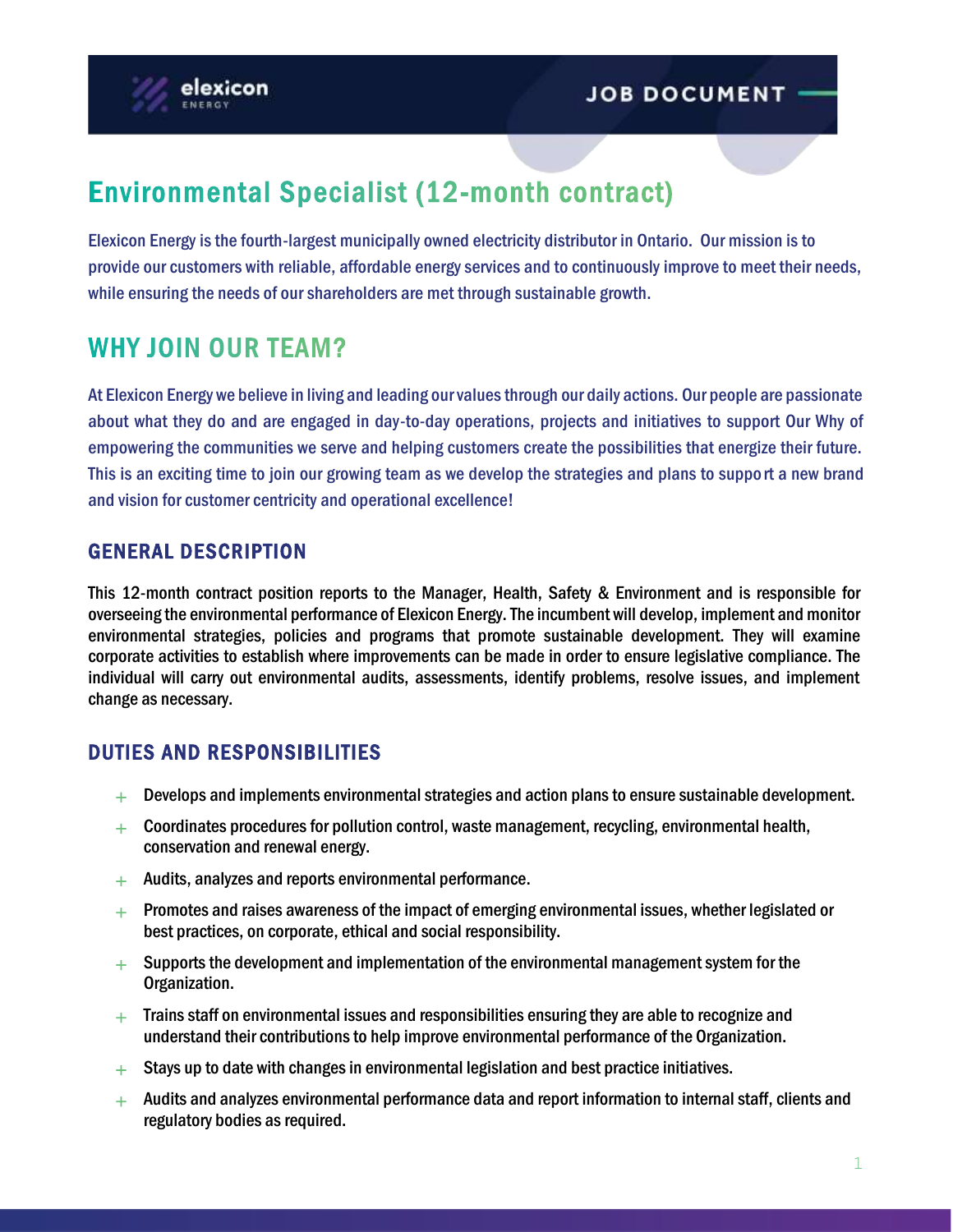

- $+$  Prepares recommendations to upper management for implementation of new environmental systems, procedures or organizational changes and conduct Operational Effectiveness Reviews to ensure environmental compliance.
- $+$  Performs other duties as assigned.

# KEY SKILLS & QUALIFICATIONS

- $+$  Proficient use of Microsoft Office (Excel, WORD, PowerPoint, and Teams).
- $+$  Solid understanding of office management procedures as it relates to compliance documentation.
- $+$  Outstanding communication and interpersonal skills.
- $+$  Excellent organizational and time management skills.
- $+$  Energetic team player with a strong work ethic and a customer focus.
- $+$  Possesses strong integrity and the willingness to own scope of work and associated issues.
- $+$  Maintains current knowledge of industry trends and practices in the area of health, safety and environment competency requirements.
- $+$  Possesses experience with Change Orientation.
- $+$  Continuous and Quick Learner; possesses growth mindset.
- $+$  Expertise with problem-solving and possesses a high level of initiative taking.
- $+$  Excels at teamwork and collaboration, and values and respects others.

#### MINIMUM REQUIREMENTS

- $+$  Post-secondary education in environmental science and/or environmental management, or related field.
- $+$  2 years of experience working in the environmental management field.
- $+$  Additionally, Occupational Health & Safety experience will be considered an asset.
- $+$  Experience developing and managing environmental management programs in accordance with ISO requirements.
- $+$  Competency in reporting environmental performance.
- $+$  Proven ability to conduct environmental audits for suitability, adequacy and effectiveness of project activities.
- $+$  Experience in investigating environmental incidents; provide reporting and recommend/follow action(s) to completion.
- $+$  Experience in the mitigation and minimization of environmental related impacts during mining processes.
- $+$  Excellent time management and project management skills.